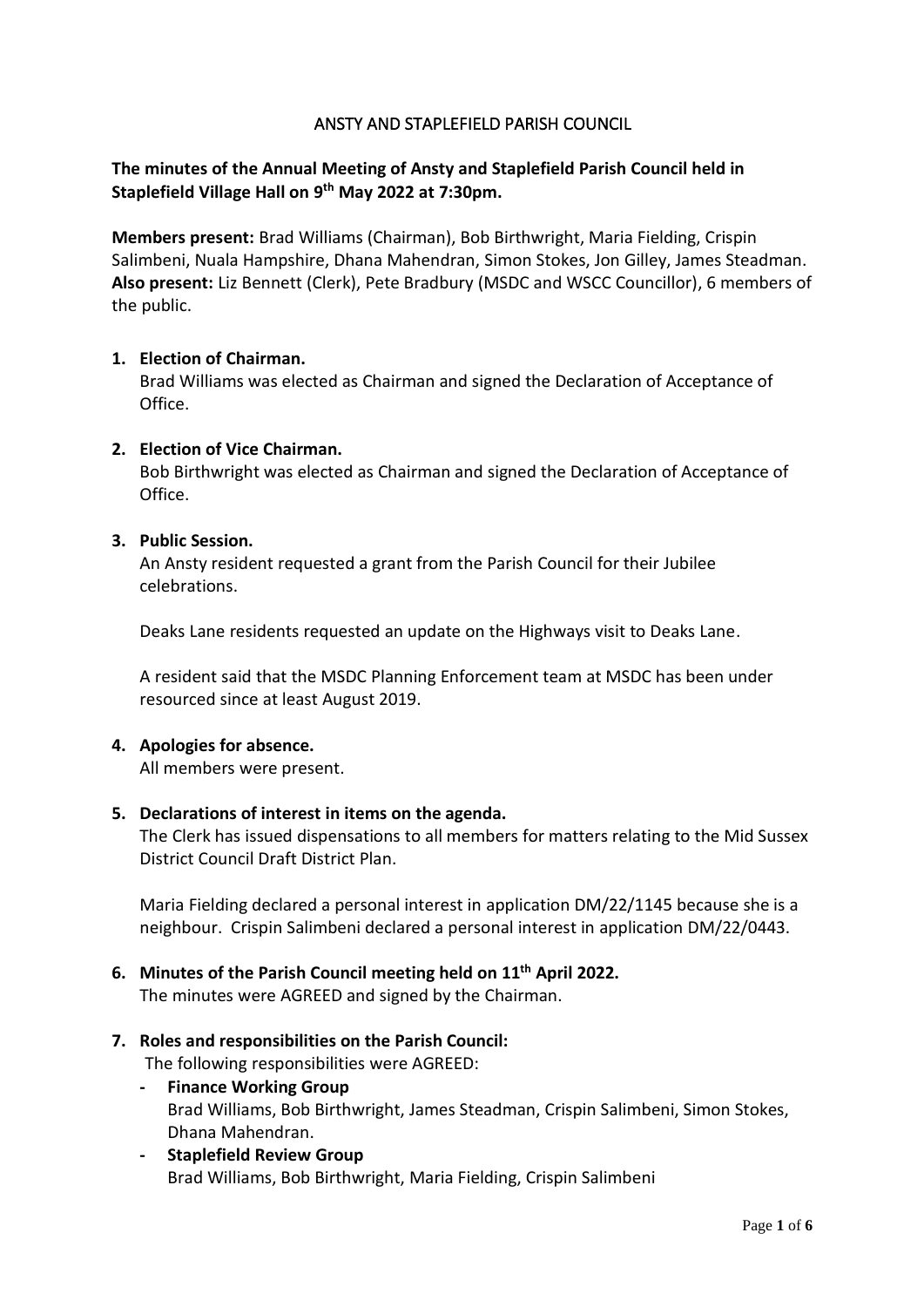- **- Quarterly review of Parish Council finances.** James Steadman
- **- Appointed trustees on Ansty Village Hall Trust** James Steadman
- **- Appointed trustees on Ansty Village Centre CIO** Crispin Salimbeni and Jon Gilley
- **- Noticeboards.** Crispin Salimbeni, Jon Gilley, Nuala Hampshire.
- **- Rotary Councillors Forum.**

Brad Williams.

# **8. General Power of Competence.**

The Parish Council confirmed that it is eligible to use the General Power of Competence.

# **9. Deaks Lane traffic issues.**

It was confirmed that WSCC Planning Services were not invited by MSDC to comment on the recent Winery Lawful Development Certificate application and would not meet with the Parish Council because determination of the application is a legal matter, and it does not involve any consideration of planning merits including highway matters.

However, Brad, Jon and the Clerk were able to meet with WSCC Highways Manager who can deal with the condition of the road. It was agreed that the Lane will be surveyed and various options will be considered to improve the safety of the Lane including:

- **-** "Gates" at either of end of the lane could warn vehicles of walkers, cyclists and riders.
- **-** Applying for a Watershed grant to clear the ditches along Deaks Lane to help stop flooding and erosion.
- **-** Creation of some passing places along the lane.
- **-** Creation of a "Quiet Lane".

It was agreed that residents will be given the opportunity to comment on the proposals. The residents are also concerned about the visibility to the east at the Staplefield Road exit from Deaks Lane.

# **10. Grant to Ansty jubilee celebrations.**

Jon Gilley declared an interest in this item because he is involved in organising this event. It was AGREED that a grant of £150 will be given to the Ansty Jubilee event to cover the cost of medals for the children and publicity.

# **11. District Plan/ Cuck-stye.**

The Cuck-stye campaign has formed a constituted committee of 10 people called Stop Cuck-stye Action Group (SCAG). A Landscape Architect is to be commissioned who will be paid for by a grant from Cuckfield Parish Council.

A Question Time event is to be held on 10<sup>th</sup> June in Queen's Hall with Mims Davies MP, Alison Bennett (Lib Dem Councillor), Michael Brown (CPRE), Pete Bradbury, Robert Salisbury and hopefully Jonathon Ash- Edwards. The event will be recorded and live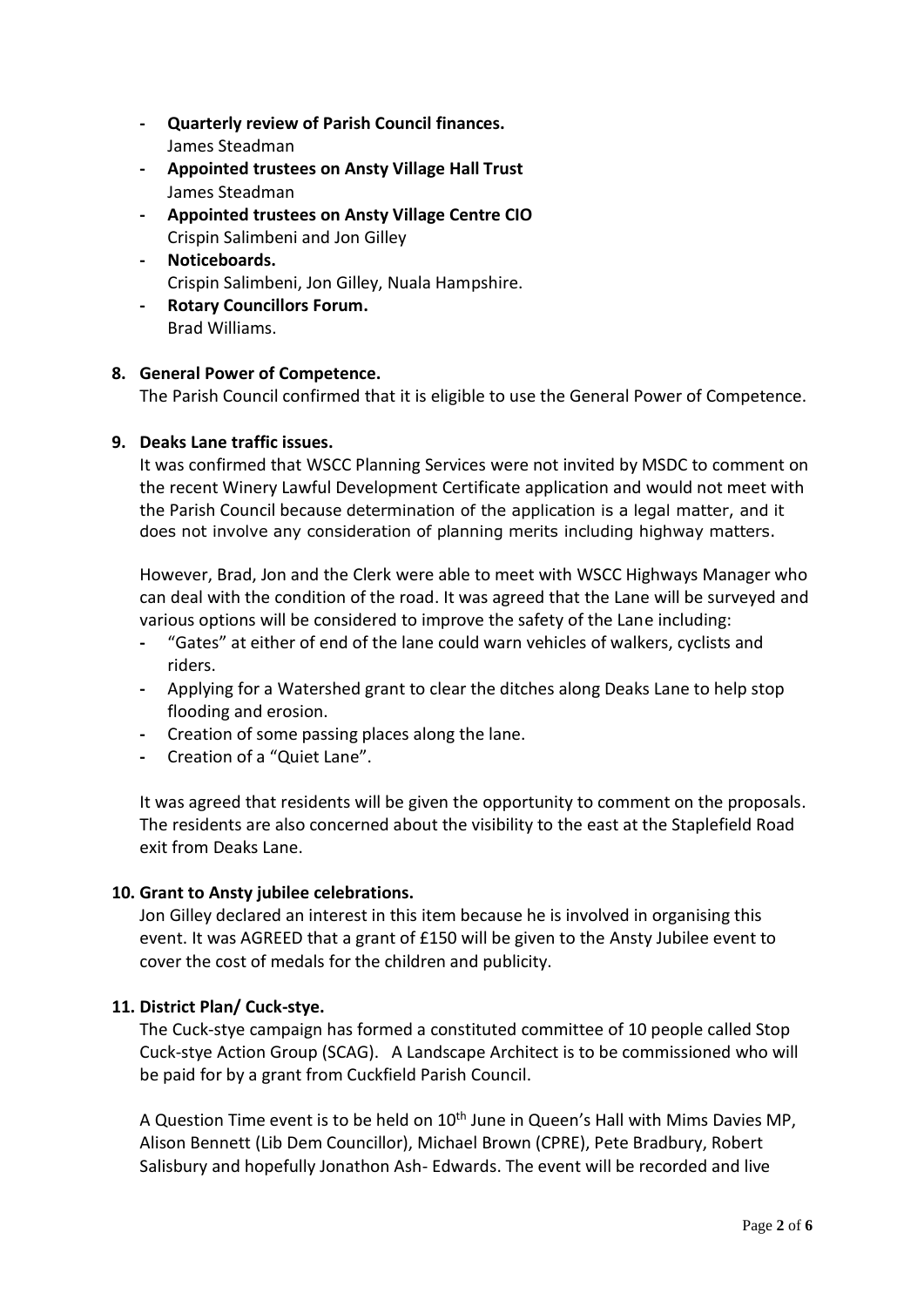streamed.

## **12. Planning decisions.**

The following planning decisions were noted:

- a. DM/21/4136. Description: single storey side extension and 2 no. Dormers for ensuites. Amended plans received 17th March 2022 removing one dormer to the rear roof slope and amending the design and scale of the remaining dormer. Location: Tanyard Cottage, Brook Street. Granted.
- b. DM/22/0785. Description: amendment to approved scheme under application dm/21/4045. Single storey extension to detached dwelling with first floor dormer to bathroom and associated landscape works. Location: Meadow Cottage, Rose Cottage Lane, Staplefield. Granted.
- c. DM/22/0310 Description: first floor extension over existing garage. (amended plans received 07.04.2022) Location: 4 The Coppice, Haywards Heath. Granted.

## **13. Planning applications.**

- a. DM/22/1145 Application Type: Householder Application Proposal: Single storey rear extension infill between existing extension and boundary. Site Address: 2 Tanners Mead, Staplefield. No objection.
- b. DM/22/1151 Application Type: Householder Application Proposal: Proposed first floor extension to the north elevation and a new balconette to the south elevation Site Address: Legh Manor Farmhouse, Cuckfield Road, Ansty. No objection.
- c. DM/22/1024 Application Type: Householder Application Proposal: Two storey side extension and internal alterations. Site Address: The Lodge, Staplefield Road, Cuckfield. No objection.
- d. DM/22/1175 Application Type: Householder Application Proposal: Single storey side extension and first floor extension with internal alterations. Garage door to be replaced with a double pedestrian doorway. Site Address: Old Mill Cottage, Cuckfield Road, Ansty. The Parish Council do not object to this application but agree with the MSDC Conservation Officer that this building should be treated as a Non-Designated Heritage Asset. It is an important asset that should be protected under District Plan policy DP34.
- e. DM/22/1273 Application Type: Listed Building Consent Proposal: Repairs to the north facing roof slope over the historic North wing of the house. Site Address: Legh Manor, Cuckfield Road, Ansty. No objection.
- f. DM/22/1359 Application Type: Tree Surgery Proposal: English Oak ( T24), Scots pine (T38),(T47),(T49),(T83),(T88), and Grey poplar (T55) - all Fell to Ground Site Address: Eldridge Vale Caravan Park, 100 Valebridge Road. Refer to Tree Officer at MSDC.
- g. DM/22/0443 Application Type: Change of Use Application Proposal: Change of use from Agricultural Grain Store to storage use (Class B8) (amended 27.04.2022). Site Address: Holmsted Farm, Staplefield Road, Cuckfield. No objection.

## **14. Monthly Finances.**

The financial statement including the schedule of payments, the receipts and bank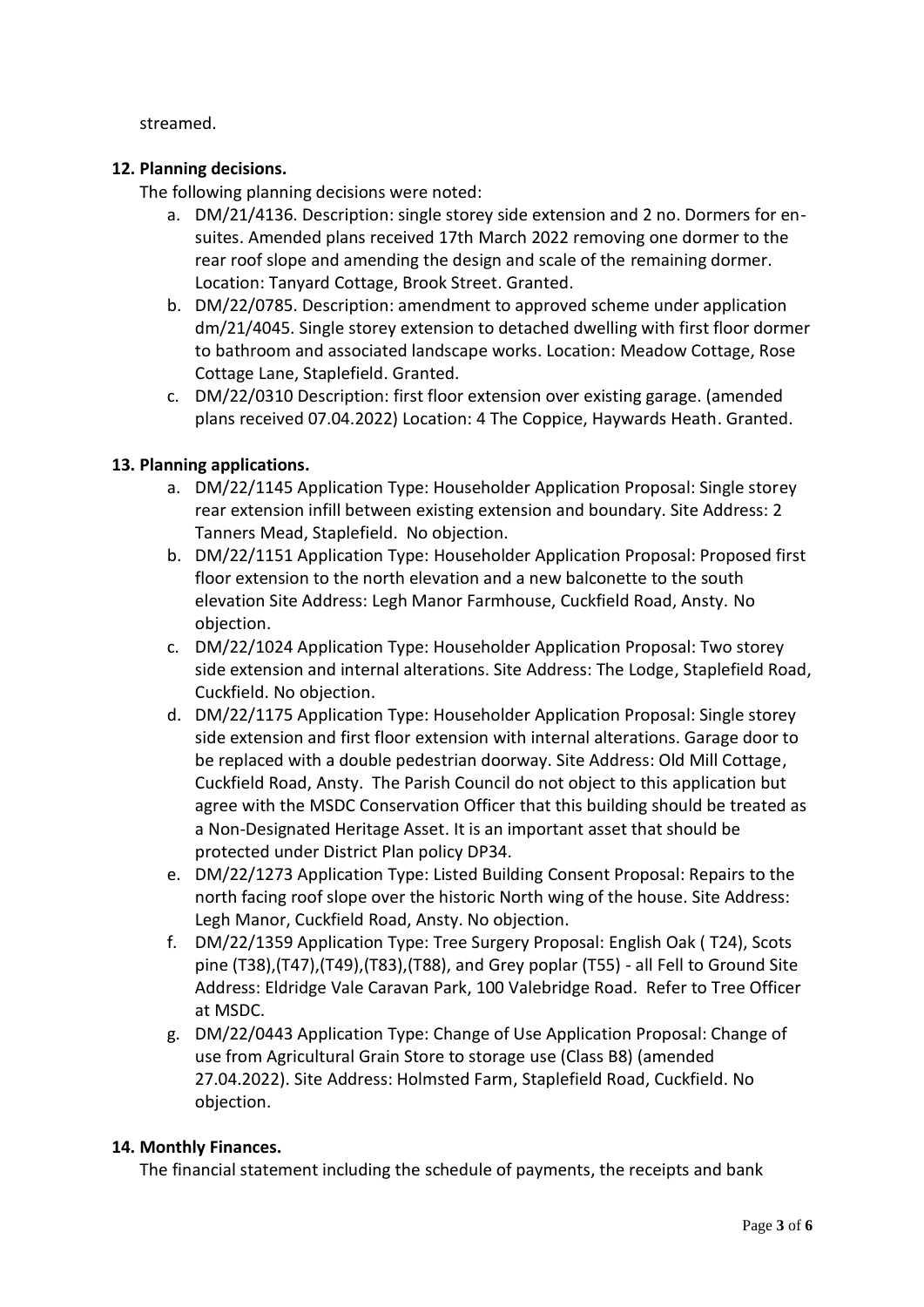reconciliation was AGREED and signed by the Chairman.

## **15. Grant application from 4sight.**

It was AGREED that a grant of £150 will be made to 4Sight who support two residents in the parish.

## **16. Parish Wards issue and Community Governance Review.**

The Clerk provided an outline of the issues. The Boundary Review proposals mean that from May 2023 three additional wards will be created in the parish. One more at Rocky Lane with 2 Councillors and two at the Northern Arc with one Councillor each. However, the total number of Parish Councillors will still be 9, so the Ansty Ward Councillors will be reduced from 4 to 2, and the Staplefield Ward Councillors will be reduced from 3 to 1. The Parish Council does not understand why Councillors should be taken from Staplefield, which has a stable population and contains most of the Parish Council assets, or from Ansty where the population has increased in the last 5 years. They feel that this will lead to under representation in important parts of the parish. By contrast the new wards at the Northern Arc will have a tiny population in the next few years as the houses are being built over a 20 year time frame.

Burgess Hill Town Council have now instigated a Community Governance Review (CGR) with a view to moving the newly created Northern Arc wards into Burgess Hill. If successful, this would take effect from May 2023 and would then reduce the total number of Councillors in Ansty and Staplefield to 7, with the parts of the parish still being underrepresented.

It is understood that prior to the May 2027 elections a CGR will be proposed to move both the Rocky Lane wards into Haywards Heath. This would further reduce the number of Parish Councillors to 4.

Pete Bradbury suggested that moving the Northern Arc wards into Burgess Hill should not take effect until 2027. This is because the CGR should reflect the views of the community. The community in those wards will not exist in any significant numbers in 2023 and as the new houses are built the residents may ultimately wish to consider all options open to them which are: to remain within Ansty and Staplefield, create their own Parish Council or move into Burgess Hill. Moving the wards in 2023 will also mean that the Parish Council will miss out on precept income from those wards which will impact the Council tax levels paid across the parish.

It was AGREED that the Parish Council will make representations based on both the consequential impact on the electoral arrangements of the parish including the need to retain current representation levels within all wards, and the premature moving of Northern Arc Wards to Burgess Hill.

The Clerk will draft a response and circulate it to Councillors for comment.

It was also agreed that residents will be contacted via Resident Associations to explain the situation so that they can respond to the consultation in an informed way.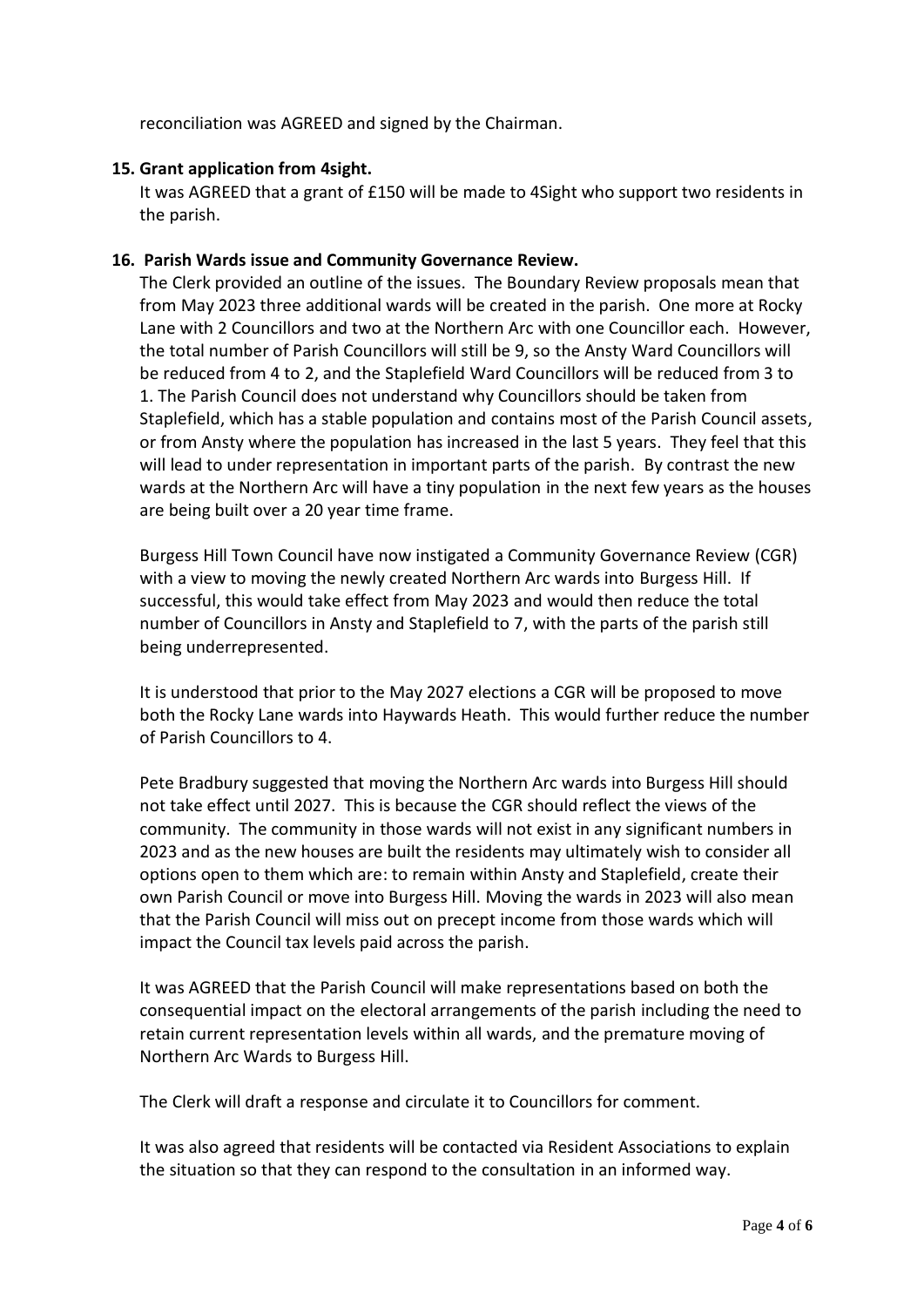## **17. MSDC consultation on the review of the Local List.**

The Parish Council agreed not to respond to this consultation.

## **18. Maintenance works at Staplefield Pavilion**

The Parish Council noted the urgent works that had taken place to repair the urinals at the pavilion.

It was AGREED that the showers will be capped at the end of the cricket season when the tank has been drained.

Bob Birthwright agreed to look at the broken light fitting in the away changing rooms.

## **19. Easy PC accounts.**

The Parish Council agreed to subscribe to Easy PC Accounts.

## **20. Ansty Village Centre.**

Brad reported that there is still an issue with the operation of the car parks. Pete Bradbury asked Brad to write to him so that he can see if he can help within MSDC.

*Pete Bradbury left the meeting.*

## **21. Updates from MSDC and WSCC Councillor.**

None received.

## **22. Minor matters and items for the next agenda.**

a. **Finance Working Party Meeting.**

The Working Party will be held on  $6<sup>th</sup>$  June at 7:30pm. Venue to be confirmed.

## b. **Request for new footpath.**

A request has been made to WSCC by a member of the public for the creation of a new footway on the B2114 Staplefield Road between D163 Deaks Lane and Public Rights of Way path (number 49CR) outside 'North Lodge". WSCC has asked the Parish Council if it will support this initiative. It was agreed that there is very poor visibility exiting Deaks Lane and the strip is heavily used by walkers. It AGREED to lend its support for this proposal as it will significantly improve safety.

- c. **Request for firework display on Ansty Rec on 29th October.** There have been no complaints since the last display and so it was agreed that a display can take place providing it is not too late and the mess is cleared up afterwards. This is subject to approval from MSDC.
- d. **Update on Planning Enforcement.**

The Divisional Leader for Planning and Economy at MSDC has confirmed that they are looking at the options to increase capacity in the Planning Enforcement Team. The Parish Council are concerned that the Enforcement Team have been under resourced for around three years. The Clerk was asked to write to Mims Davies MP.

#### **MEETING CLOSED.**

**DRAFT MINUTES SUBJECT TO CONFIRMATION**